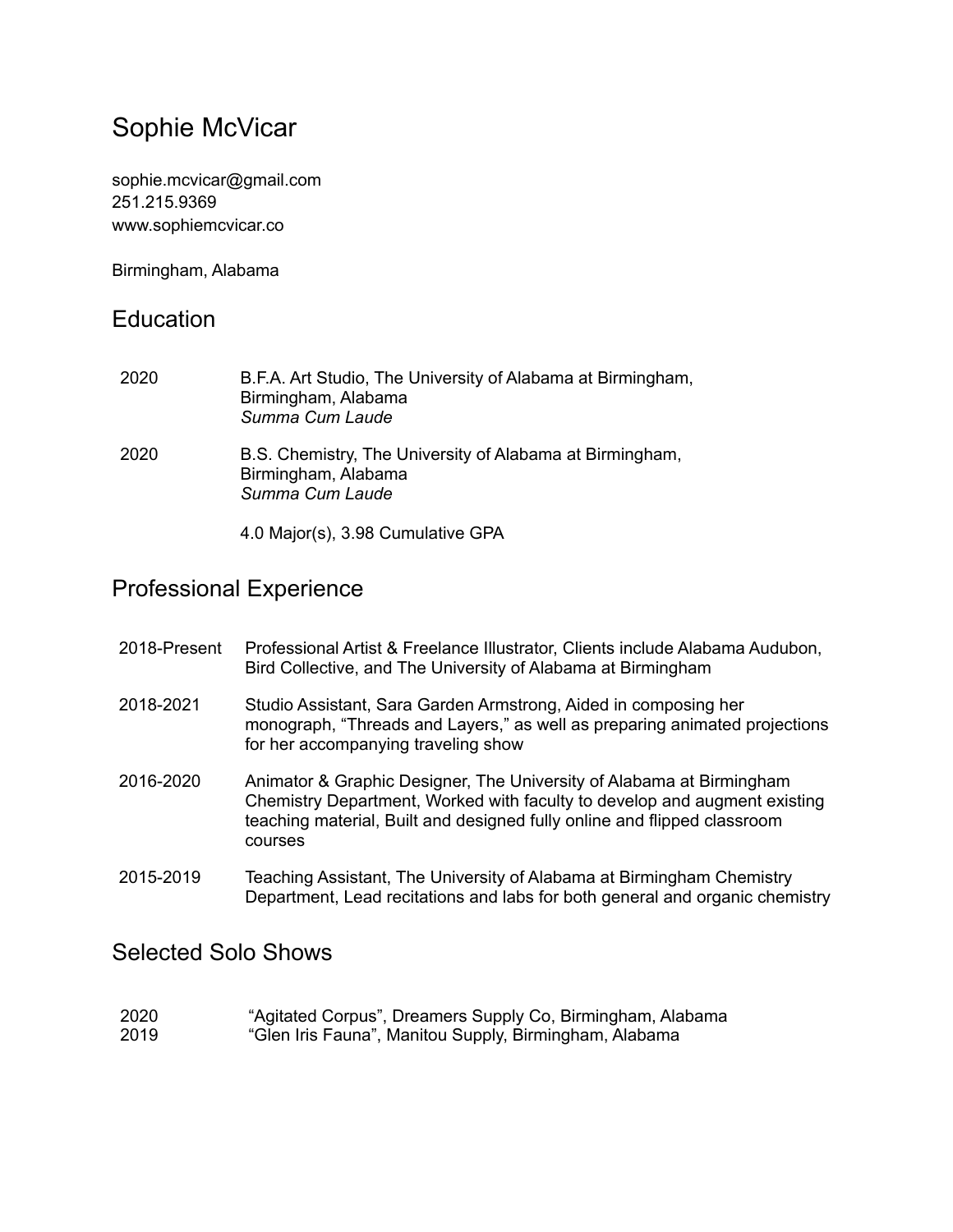## Selected Group Shows

- 2021 "Prima Materia", Ground Floor Contemporary, Birmingham, Alabama
- 2020 "Hindsight is 2020", Gold Sprint Coffee, Huntsville, Alabama
- 2020 "Cathartidae", BFA Thesis Show, Abroms-Engel Institute for the Visual Arts, Birmingham, Alabama
- 2019 "WES: A Tribute Show", Dreamers Supply Co, Birmingham, Alabama
- 2018 42nd Juried Student Annual, Juror: Virginia Griswold, Abroms-Engel Institute for the Visual Arts, Birmingha, Alabama
- 2018 "One Drop At a Time", Project Space, Birmingham, Alabama
- 2017 "Several Powers", Project Space, Birmingham, Alabama
- 2016 "Tracing An [Invisible City]", Project Space, Birmingham, Alabama

### Selected Presentations

| 2019 | Speaker - "Bird Collisions in Urban Environments", Undergraduate<br>Symposium on Placemaking, Hunter Museum of American Art, Chattanooga,<br>Tennessee            |
|------|-------------------------------------------------------------------------------------------------------------------------------------------------------------------|
| 2018 | Poster presentation - "Novel Naphthalene-Based Scintillator Targets New<br>Receptor", Science and Technology Open House, Montgomery, Alabama                      |
| 2018 | Poster presentation - "Instructor-Created Videos with Animations", Biennial<br>Conference on Chemical Education, University of Notre Dame, South Bend,<br>Indiana |
| 2018 | Poster presentation - "Art of Organic Chemistry", Biennial Conference on<br>Chemical Education, University of Notre Dame, South Bend, Indiana                     |
| 2016 | Poster presentation - "Diffusion of Metal Cations Through Alginate", UAB<br>Undergraduate Research Exposition, Birmingham, Alabama                                |

#### Awards

| 2021 | 2nd Place Overall - River Clay Fine Art Festival, Decatur, Alabama                                                  |
|------|---------------------------------------------------------------------------------------------------------------------|
| 2019 | Outstanding Chemistry Undergraduate - University of Alabama at<br>Birmingham                                        |
| 2019 | Senior Scholarship - University of Alabama at Birmingham Department of Art<br>and Art History                       |
| 2019 | Arrowmont School of Arts and Crafts Fellow                                                                          |
| 2019 | Student Employee of the Year - University of Alabama at Birmingham<br><b>Student Excellence Awards</b>              |
| 2018 | Outstanding Performance in Inorganic Chemistry - University of Alabama at<br>Birmingham                             |
| 2017 | Research Fellow - Lucius Lab, Research Experience for Undergraduates,<br>University of Alabama at Birmingham        |
| 2017 | Exceptional Exhibited Artwork - University of Alabama at Birmingham 42nd<br><b>Annual Juried Student Exhibition</b> |
| 2016 | 2nd Place Overall Poster Presentation - University of Alabama at                                                    |